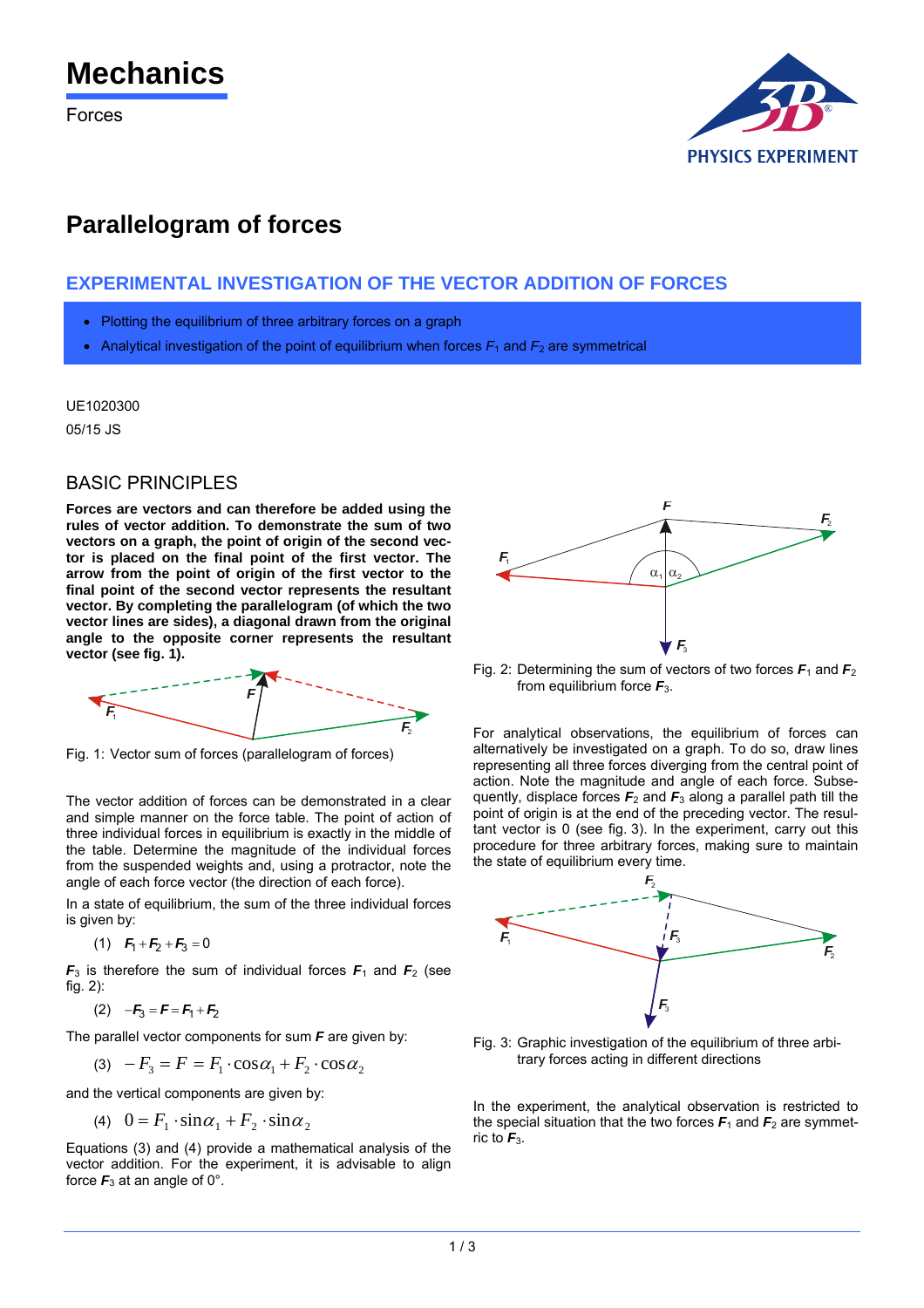# LIST OF APPARATUS

1 Force Table 1000694 (U52004)

# SET-UP



Fig. 4: Experiment set-up

- Set up the force table on a level surface.
- Attach the pulleys for the three force components at 60°, 180° and 300°.
- Attach three strings to the white ring using the fixing clips. pass each one over a pulley and load with a full set of slotted weights.
- Check whether the white ring is positioned symmetrically relative to the centre of the table.
- If necessary, correct the alignment of the table and of the strings.

## EXPERIMENT PROCEDURE

#### **a) With** *F***1 and** *F***2 in a symmetrical configuration:**

- Keep force component *F*3 at 180° throughout.
- Set up components  $F_1$  and  $F_2$  at 10° (angle  $\alpha_1$  for  $F_1$ ) and 350° (-10°) and apply 100 g load to each.
- Adjust the loading of the  $F_3$  component until the white ring is in the equilibrium position and record the relevant value of the suspended mass  $m_3$  in table 1.
- Set up the force components  $F_1$  and  $F_2$  at 20° and 340°  $(-20^{\circ})$  and change the mass  $m_3$  until the equilibrium is restored.
- Change the angle  $\alpha_1$  to the values 30°, 40°, 50°, 60°, 70° and 90° in turn. In each case determine the mass  $m_3$ needed to restore equilibrium, and record the values in table 1.

#### **b) With force components in arbitrary directions:**

- Set the force component  $F_1$  at 340 $^{\circ}$  and apply 50 g load.
- Set the force component  $F_2$  at 80 $^{\circ}$  and apply 70 g load.
- Adjust the orientation and loading of the force component *F*3 until the forces are in equilibrium.

# SAMPLE MEASUREMENTS

#### **a) With** *F***1 and** *F***2 in a symmetrical configuration:**

Table 1: Mass  $m_3$  and corresponding (calculated) force  $F_3$ needed to maintain equilibrium between the forces, as a function of the angle  $\alpha_1$  ( $m_1 = m_2 = 100$  g,  $F_1 = F_2 = 100$  g).

| $\alpha_1$   | $F_3(N)$<br>$m_3$ (g) |      |  |  |
|--------------|-----------------------|------|--|--|
| $10^{\circ}$ | 2.00<br>200           |      |  |  |
| $20^{\circ}$ | 190<br>1.90           |      |  |  |
| $30^\circ$   | 170                   | 1.70 |  |  |
| $40^{\circ}$ | 155                   | 1.55 |  |  |
| $50^\circ$   | 130                   | 1.30 |  |  |
| $60^{\circ}$ | 200                   | 2.00 |  |  |
| $70^{\circ}$ | 70                    | 0.70 |  |  |
| $90^\circ$   | ŋ                     | 0.00 |  |  |

#### **b) With force components in arbitrary directions:**

Table 2: Angles i of the force components, load masses *m*<sup>i</sup> and corresponding (calculated) forces *F*<sup>i</sup>

|                                                                    | $\alpha_1$  m <sub>1</sub> (g)   F <sub>1</sub> (N)   $\alpha_2$  m <sub>2</sub> (g)   F <sub>2</sub> (N)   $\alpha_3$  m <sub>3</sub> (g)   F <sub>3</sub> (N) |  |  |  |  |
|--------------------------------------------------------------------|-----------------------------------------------------------------------------------------------------------------------------------------------------------------|--|--|--|--|
| $ 350^{\circ} $ 50 $ 0.5 80^{\circ} $ 70 $ 0.7 221^{\circ} 80 0.8$ |                                                                                                                                                                 |  |  |  |  |